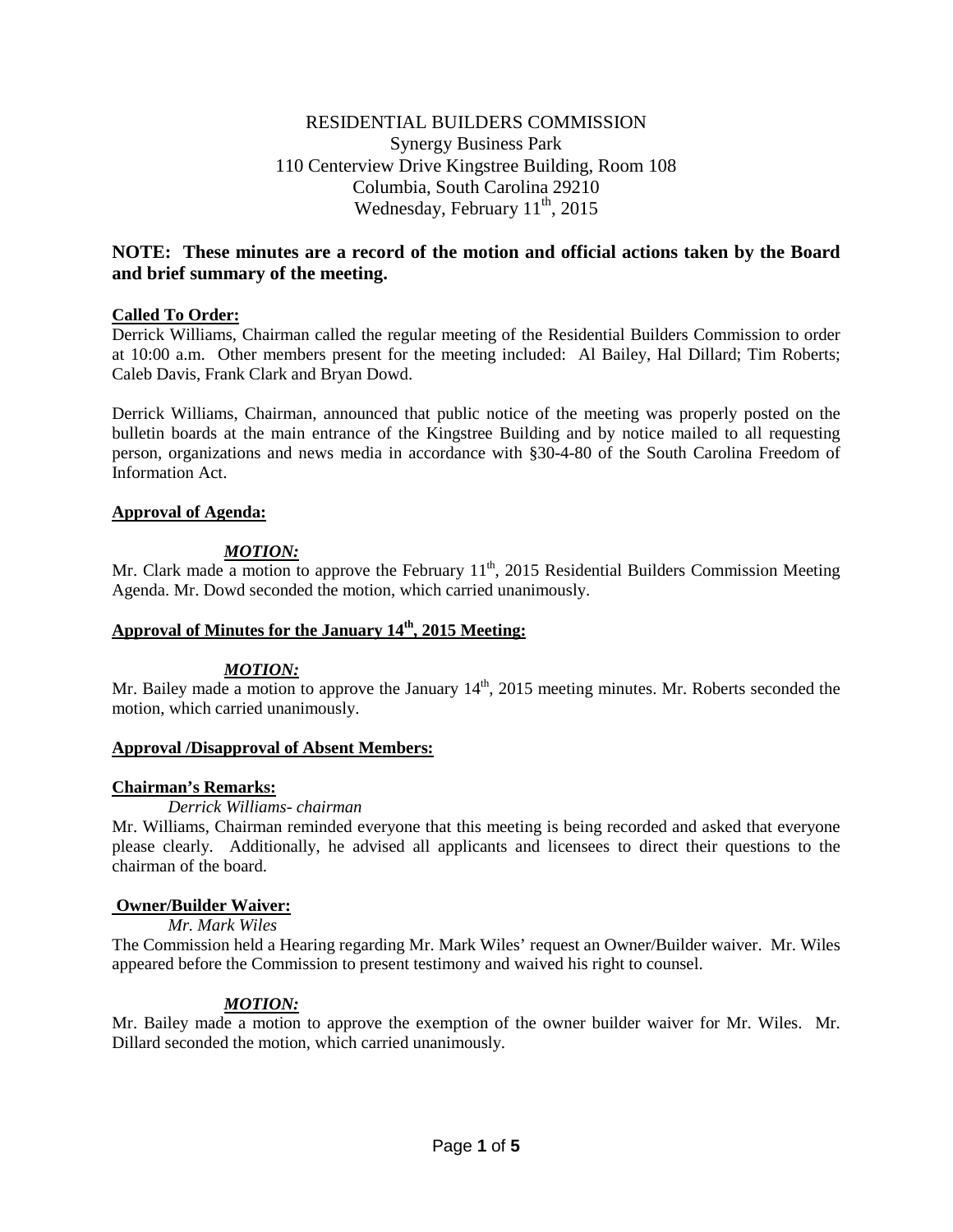#### **Application Reviews:**

#### *Mr. Richard Howell*

The Commission held an Application Review Hearing regarding Mr. Richard Howell. Mr. Howell appeared before the Commission to present testimony and waived his right to counsel.

#### *MOTION:*

Mr. Bailey made a motion to allow Mr. Howell to sit for the Residential HVAC exam. Mr. Dillard seconded the motion, which did not carry unanimously. Mr. Dowd opposed.

#### *Mr. Shareef S. Muhammad*

The Commission held an Application Review Hearing regarding Mr. Shareef Muhammad. Mr. Muhammad appeared before the Commission to present testimony with his attorney Mr. Tommy Thomas.

#### *MOTION:*

Mr. Davis made a motion to approve Mr. Muhammad's Specialty registration with the condition that his registration be place under probation which will run concurrent with this Probation with the State Parole board, and Mr. Muhammad must maintain a Five Thousand Dollar (\$5,000) Bond at all times. Mr. Dillard seconded the motion, which did not carry unanimously. Mr. Dillard opposed.

#### *Mr. Matthew Longo*

The Commission held an Application Review Hearing regarding Mr. Matthew Longo. Mr. Longo appeared before the Commission to present testimony, and waived his right to counsel.

### *MOTION:*

Mr. Bailey made a motion to approve the Residential Specialty Registration with the condition that Mr. Longo must maintain a Five Thousand Dollar (\$5,000) Bond at all times. Mr. Roberts seconded the motion, which carried unanimously.

#### *Mr. Talmadge Robinson*

The Commission held an Application Review Hearing regarding Mr. Talmadge Robinson. Mr. Robinson did not appear before the board, no testimony was presented.

### *MOTION:*

No motions made.

#### *Mr. William Anthony*

The Commission held an Application Review Hearing regarding Mr. William Anthony. Mr. Anthony did not appear before the board, no testimony was presented.

### *MOTION:*

No motions made.

#### *Mr. Thomas Mccaslin*

The Commission held an Application Review Hearing regarding Mr. Thomas Mccaslin. Mr. Mccaslin appeared before the Commission to present testimony and waived his right to counsel.

## *MOTION:*

Mr. Bailey made a motion to approve the specialty registration for Mr. Mccaslin once he provides written documentation that the judgment has been cleared up or removed within 60 days. Mr. Dowd seconded the motion, which carried unanimously.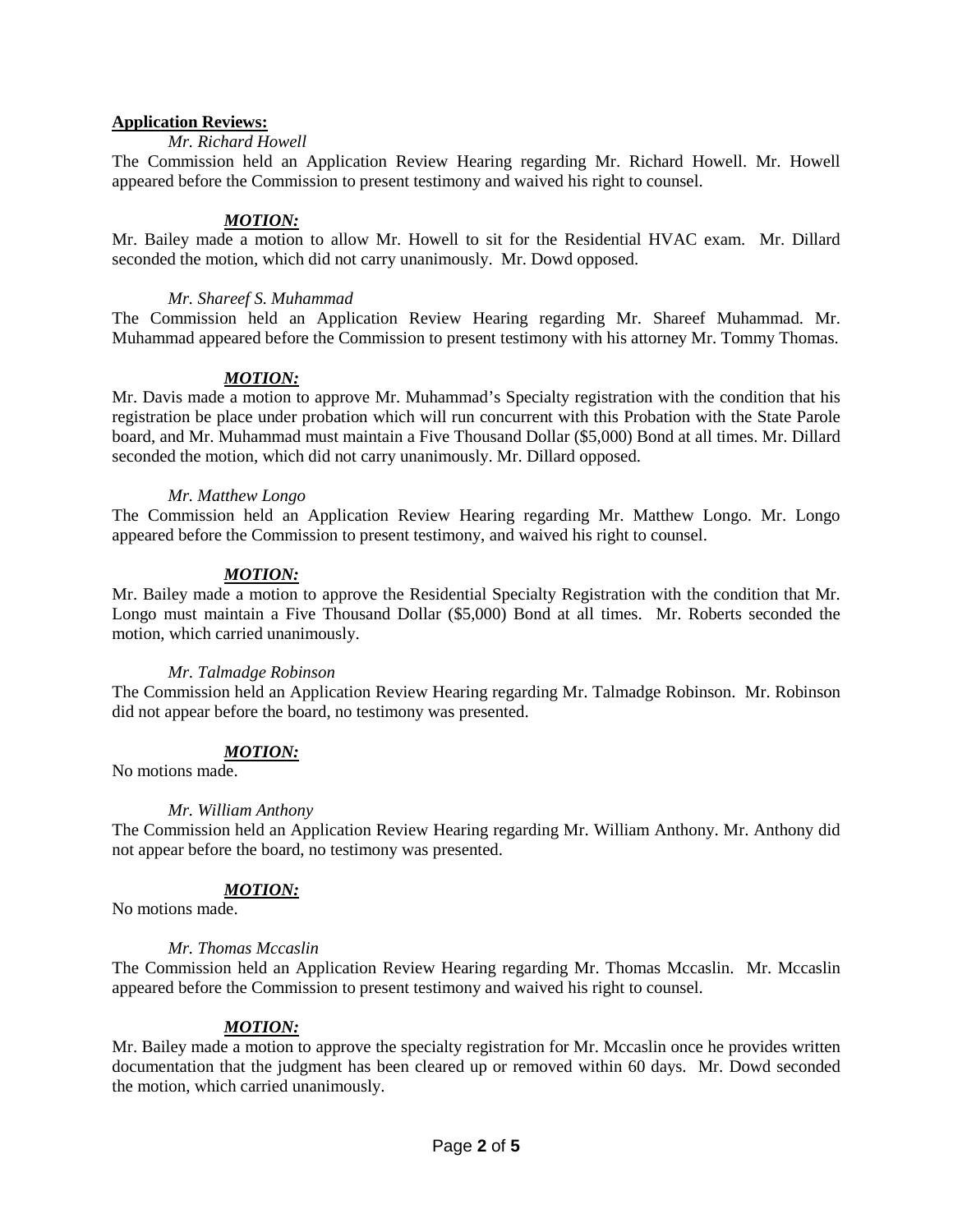### **Final Order Hearings:**

*Mr. Jeffrey Hudson Case# 2012-350*

The Board held a Final Order hearing regarding Mr. Jeffrey Hudson.

### *MOTION:*

Mr. Bailey made a motion to uphold the Hearing Officer's Recommendation. Mr. Davis seconded the motion which carried unanimously.

## *Mr. Leon Smith Case# 2011-191*

The Board held a Final Order hearing regarding Mr. Leon Smith.

## *MOTION:*

Mr. Davis made a motion to uphold the Hearing Officer's Recommendation. Mr. Roberts seconded the motion which carried unanimously.

## *Mr. Stephon Edwards Case# 2013-311 & 2011-313*

The Board held a Final Order hearing regarding Mr. Stephon Edwards.

## *MOTION:*

Mr. Clark made a motion to uphold the Hearing Officer's Recommendation. Mr. Bailey seconded the motion which carried unanimously.

*Mr. Bradley Howard Case# 2013-390*

The Board held a Final Order hearing regarding Mr. Bradley Howard.

## *MOTION:*

Mr. Clark made a motion to uphold the Hearing Officer's Recommendation. Mr. Dowd seconded the motion which carried unanimously.

## *Mr. George Fluharty Case# 2013-24 & 54*

The Board held a Final Order hearing regarding Mr. George Fluharty.

### *MOTION:*

Mr. Bailey made a motion to uphold the Hearing Officer's Recommendation. Mr. Clark seconded the motion which carried unanimously.

### *Mr. Ernest Rouse Case# 2013-234*

The Board held a Final Order hearing regarding Mr. Ernest Rouse. Mr. Bailey recused himself.

# *MOTION:*

Mr. Dowd made a motion to go into executive session for legal advice. Mr. Roberts seconded the motion, which carried unanimously.

# *MOTION:*

Mr. Dowd made a motion to exit executive session. Mr. Roberts seconded the motion, which carried unanimously.

### *MOTION:*

Mr. Roberts made a motion to uphold the Hearing Officer's Recommendation with the change of number 1- uphold RBB and number 2 allow renewal/reinstatement and Mr. Rouse must provide a clear current credit report prior to being relicensed. Mr. Dowd seconded the motion which carried unanimously.

### *Mr. William Brown Case# 2013-484*

The Board held a Final Order hearing regarding Mr. William Brown. Mr. Bailey recused himself.

# *MOTION:*

Mr. Clark made a motion to uphold the Hearing Officer's Recommendation. Mr. Roberts seconded the motion which carried unanimously.

*Mr. Daniel Lang Case# 2013-127*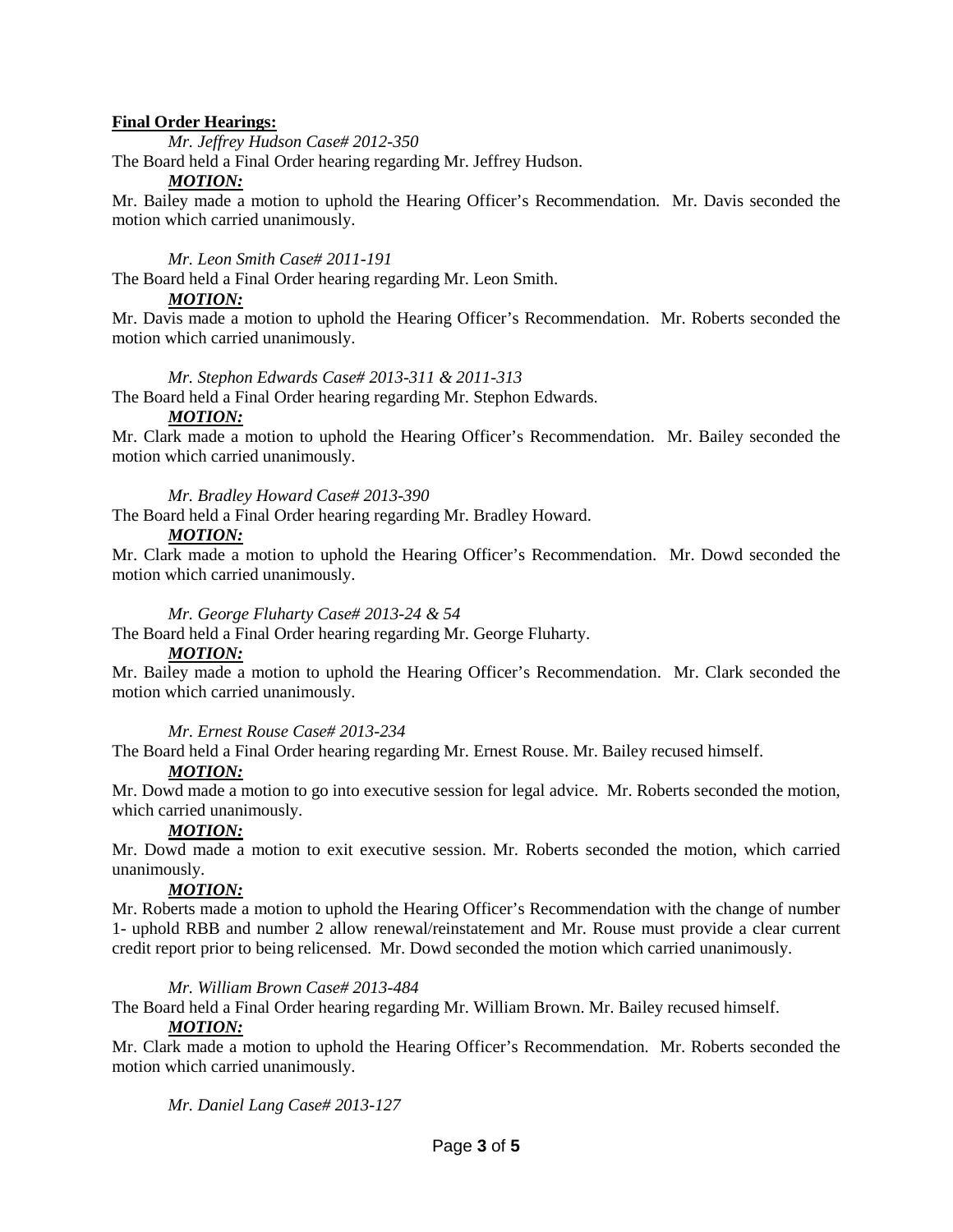The Board held a Final Order hearing regarding Mr. Daniel Lang. Mr. Bailey recused himself.

### *MOTION:*

Mr. Clark made a motion to uphold the Hearing Officer's Recommendation. Mr. Davis seconded the motion which carried unanimously.

### *Mr. Danny Hensarling Case# 2013-33 & 356*

The Board held a Final Order hearing regarding Mr. Danny Hensarling.

## *MOTION:*

Mr. Davis made a motion to uphold the Hearing Officer's Recommendation. Mr. Dowd seconded the motion which carried unanimously.

## **Memorandum of Agreement:**

## *Mr. William Chapman Case# 2013-405*

William Chapman was present and sworn in. Mr. Chapman waived his right to counsel. John Carroll, Esq. represented the State. Mr. Chapman answered questions from the Board. Ms. Carroll requested that the Board accept the Memorandum of Agreement (MOA) however but allow for the charge of § 40-59-110A to be dropped.

## *MOTION:*

Mr. Bailey made a motion to accept the Memorandum of Agreement with the exception of the charge of § 40-59-110A. Mr. Chapman will be fined \$500 that will be payable within 60 days, no letter of reprimand and provide proof of repayment plans to the commission. Mr. Roberts seconded the motion, which carried unanimously.

## *Mr. Robert Breger Case# 2013-165*

Robert Breger was present and sworn in. Mr. Breger waived his right to counsel. John Carroll, Esq. represented the State. Mr. Breger answered questions from the Board. Ms. Carroll requested that the Board accept the Memorandum of Agreement (MOA) however but allow for the charge of § 40-59-1 f to be dropped and uphold the charge of § 40-59-110

### *MOTION:*

Mr. Roberts made a motion to accept the Memorandum of Agreement with the exception of the charge of § 40-59-1 f. Mr. Breger will be fined \$250.00 that will be payable within 60 days, no letter of reprimand. Mr. Dowd seconded the motion, which carried unanimously.

### **Administrator's Remarks:**

Ms. Janet Baumberger spoke in regards to the ASHI standards and notified the board that the licensee were sent an email letting them know that the board recently adopted the ASHI standards.

# **OIE Report – Mr. Todd Bond:**

*Todd Bond, Chief Investigator of OIE*

Mr. Todd Bond, Chief Investigator appeared to present the information to the commission regarding the OIE monthly report.

From January 1st, 2015

**Complaints Received –** 57 **Active Investigations –** 108 **Closed Cases –** 35

### **New Business**